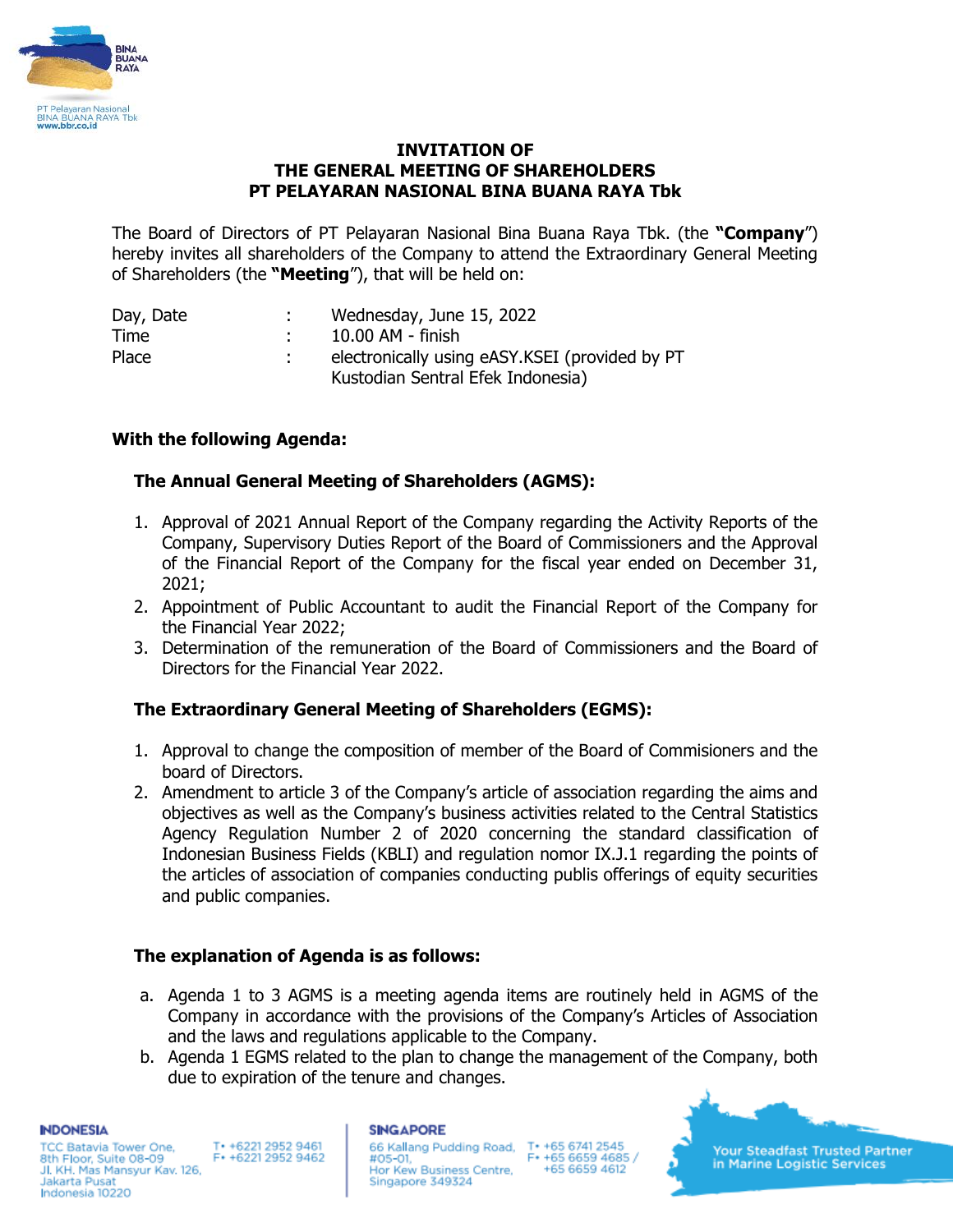

c. Agenda 2 EGMS is an amendment to Article 3 of the Articles of Association related to the Company's corporate action plan in 2022 which aims to maintain business continuity and improve the Company's financial performance.

### **Notes:**

- 1. This call applies as an invitation to the Meeting above, the Directors of the Company do not send special invitations to the Shareholders of the Company, because according to the provisions of Article 23 paragraph (7) of the Articles of Association of the Company and Financial Services Authority Regulation Number 15/POJK.04/2020 regarding the Plans and Organizations of General Meetings of Shareholders of Public Company.
- 2. This call for the Meeting to Shareholders shall be made through at least: 1 (one) Indonesian language daily newspaper, eASY.KSEI page which can be accessed via [https://akses.ksei.co.id;](https://akses.ksei.co.id/) Indonesia Stock Exchange website [\(www.idx.co.id\)](http://www.idx.co.id/); and the Company's website [\(www.bbr.co.id\)](http://www.bbr.co.id/)
- 3. Shareholders who are entitled to attend the Meeting are the Company's Shareholders whose names are registered in the Register of Shareholders of the Company or holders of securities account balances at the collective PT Kustodian Sentral Efek Indonesia (KSEI) on May 23, 2022, at the close of trading of shares on the Stock Exchange Indonesia.
- 4. The Company calls on Shareholders who are entitled to attend the Meeting whose shares are included in KSEI's collective custody, to grant power of attorney appointed by the Company, through the KSEI Electronic General Meeting System (eASY.KSEI) facility in the [https://access.ksei.co.id](https://access.ksei.co.id/) provided by KSEI as a mechanism for electronically authorizing (e-proxy) for process of the Meeting. E-Proxies can be made from the date of this Call for Meeting until Tuesday, June 14, 2022 at 12:00 WIB. The Shareholders can read the e-Proxy guidelines through the link [https://easy.ksei.co.id/egken/Education\\_global.jsp](https://easy.ksei.co.id/egken/Education_global.jsp)
- 5. If the Shareholders cannot access eASY.KSEI, the shareholders can download the power of attorney in the Company's website [www.bbr.co.id](http://www.bbr.co.id/) and send via email to [DM@datindo.com,](mailto:DM@datindo.com) and to send the original power of attorney that has been signed on the stamp duty to the Data Management of PT Datindo Entrycom, Jl. Hayam Wuruk No. 28 Lt2 Jakarta 10220 no later than 3 days before the Meeting, which is on June 12, 2022.
- 6. The Company will provide meeting agenda materials for each agenda item through the Company's website [www.bbr.co.id](http://www.bbr.co.id/) on the date of this Meeting Call, the Shareholders who are entitled to attend are entitled to submit questions on the Meeting agenda via [corpsec@bbr.co.id](mailto:corpsec@bbr.co.id) and the question will be submitted at the Meeting by the Power of Attorney and recorded in the Minutes of the Meeting compiled by the Notary, and the answers to these questions will be submitted via email of the Shareholders no later than 3 (three) working days after the Meeting.

#### **INDONESIA**

**TCC Batavia Tower One,** T+ +6221 2952 9461 F+ +6221 2952 9462 8th Floor, Suite 08-09 Jl. KH. Mas Mansyur Kav. 126, Jakarta Pusat Indonesia 10220

### **SINGAPORE**

66 Kallang Pudding Road, #05-01. Hor Kew Business Centre, Singapore 349324

T+ +65 6741 2545 F\* +65 6659 4685 / +65 6659 4612